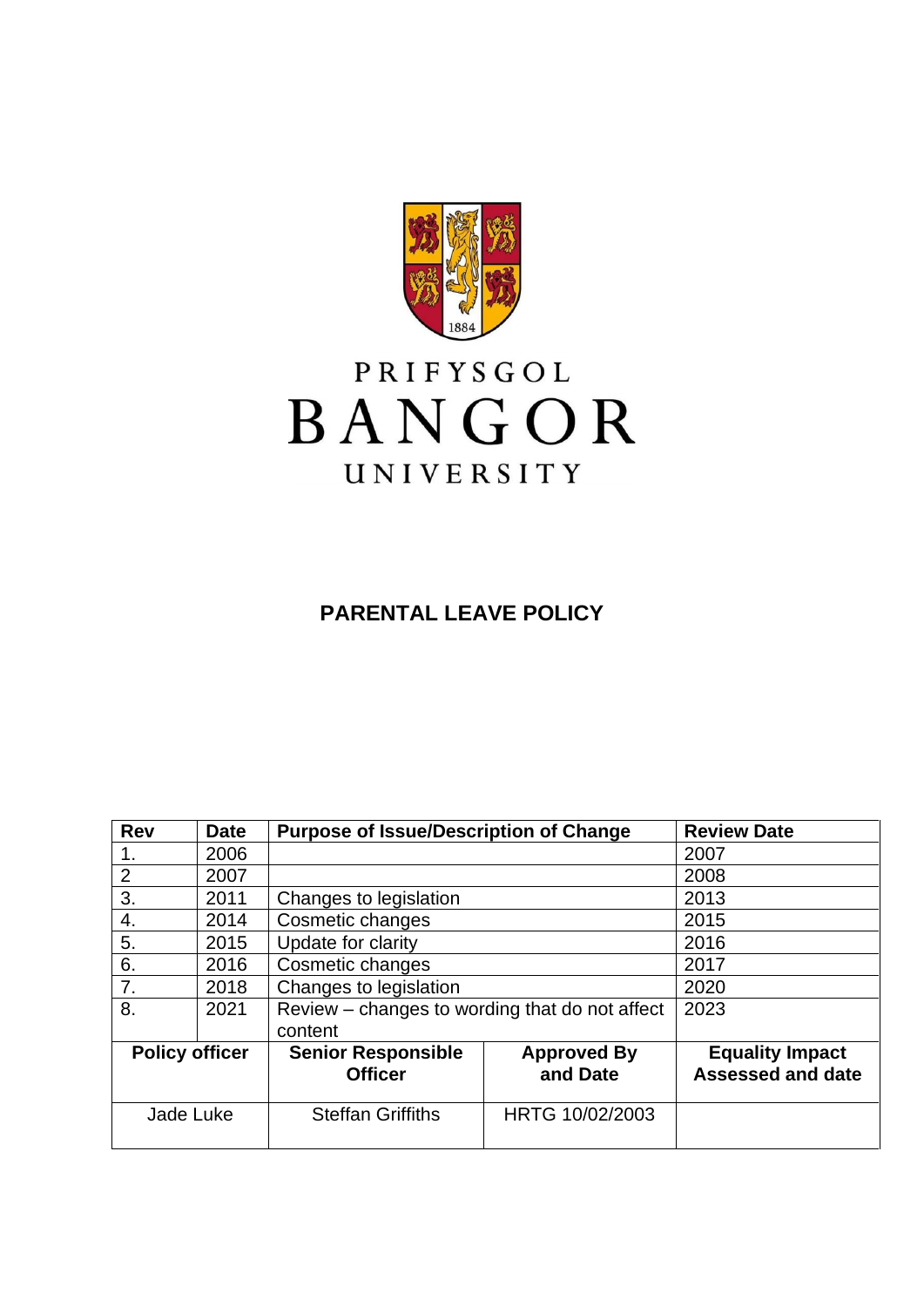### **Contents**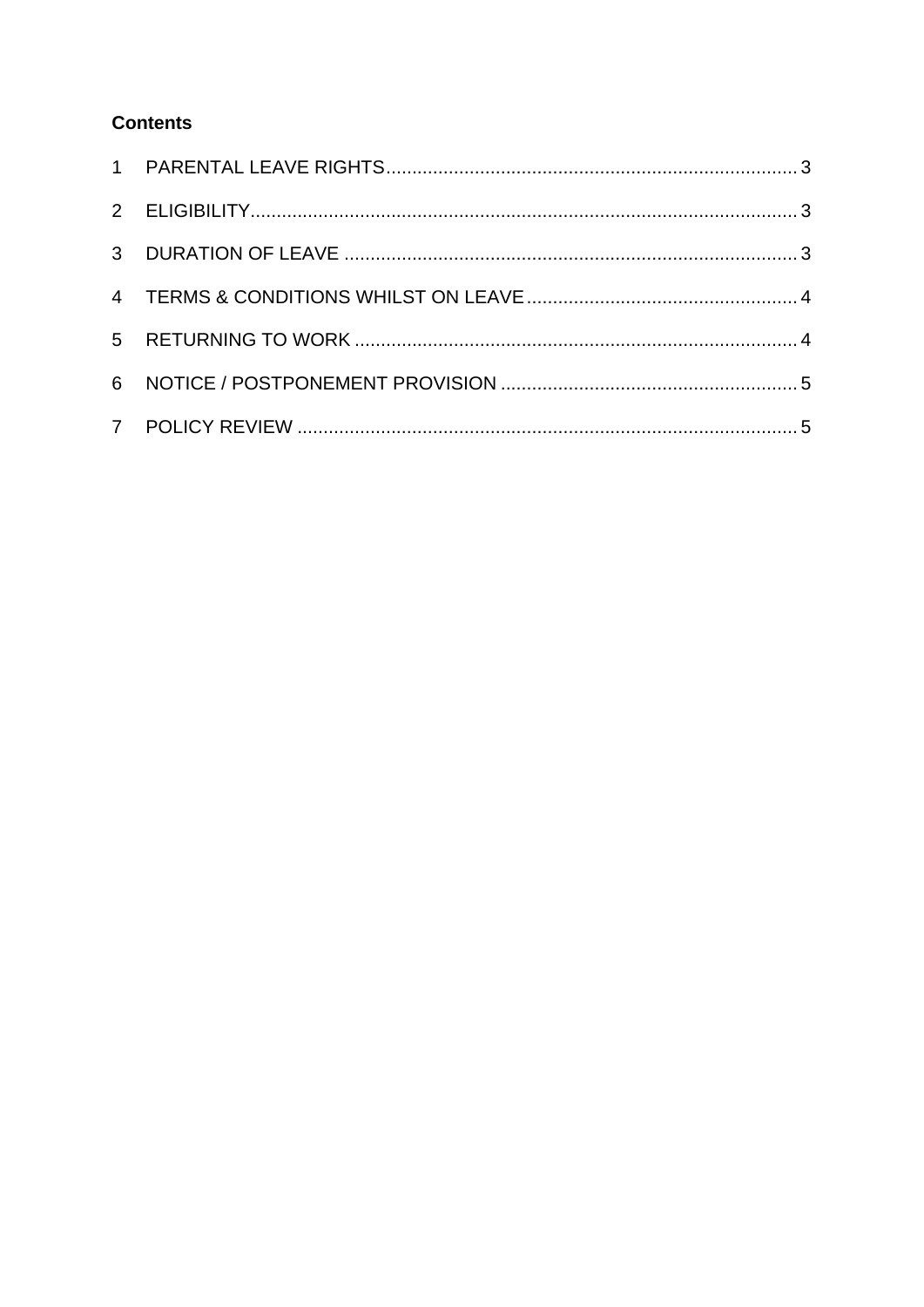#### <span id="page-2-0"></span>**1 PARENTAL LEAVE RIGHTS**

Parental leave is a legal right to take time off work to look after a child or make arrangements for the child's welfare. Parents can use it to spend more time with their children and strike a better balance between work and family commitments. Parents may take parental leave, including those in same-sex relationships.

#### <span id="page-2-1"></span>**2 ELIGIBILITY**

Parents can qualify for parental leave. They must either be named on the child's birth certificate, or they must have parental responsibility under the law for the child. The parents of a child do not have to be living with the child in order to qualify for parental leave.

Those adopting a child will be entitled to take parental leave because they will have parental responsibility when they adopt.

The University reserves the right to require evidence that you are the parent of a child or have parental responsibility for the child. Evidence might take the form of information contained in the child's birth certificate, papers containing a child's adoption or the date of placement, or in the case of a disabled child, the award of a disability living allowance for the child.

The purpose of parental leave is to care for your child. This means looking after the welfare of your child and can include making arrangements for the good of your child. Examples of the ways the leave might be used are:

- To spend more time with your child
- To accompany your child during a stay in hospital
- Checking out new schools
- Settling your child into new childcare arrangements
- To enable the family to spend more time together, for example, taking your child to stay with grandparents.

If you use the leave for some other purpose, then parents would be acting dishonestly and will be dealt with under the University's disciplinary procedures.

#### <span id="page-2-2"></span>**3 DURATION OF LEAVE**

Each parent can take 18 weeks' parental leave in total for each child. In the case of multiple births each child qualifies and therefore a parent of twins could take up to 36 weeks leave in total.

One week's parental leave is equal to the length of time you would normally be required to work in a week. This means that if you usually work from Monday to Friday, a week's leave is equal to 5 days, but if you work Monday and Tuesday only, a week's leave is equal to 2 days.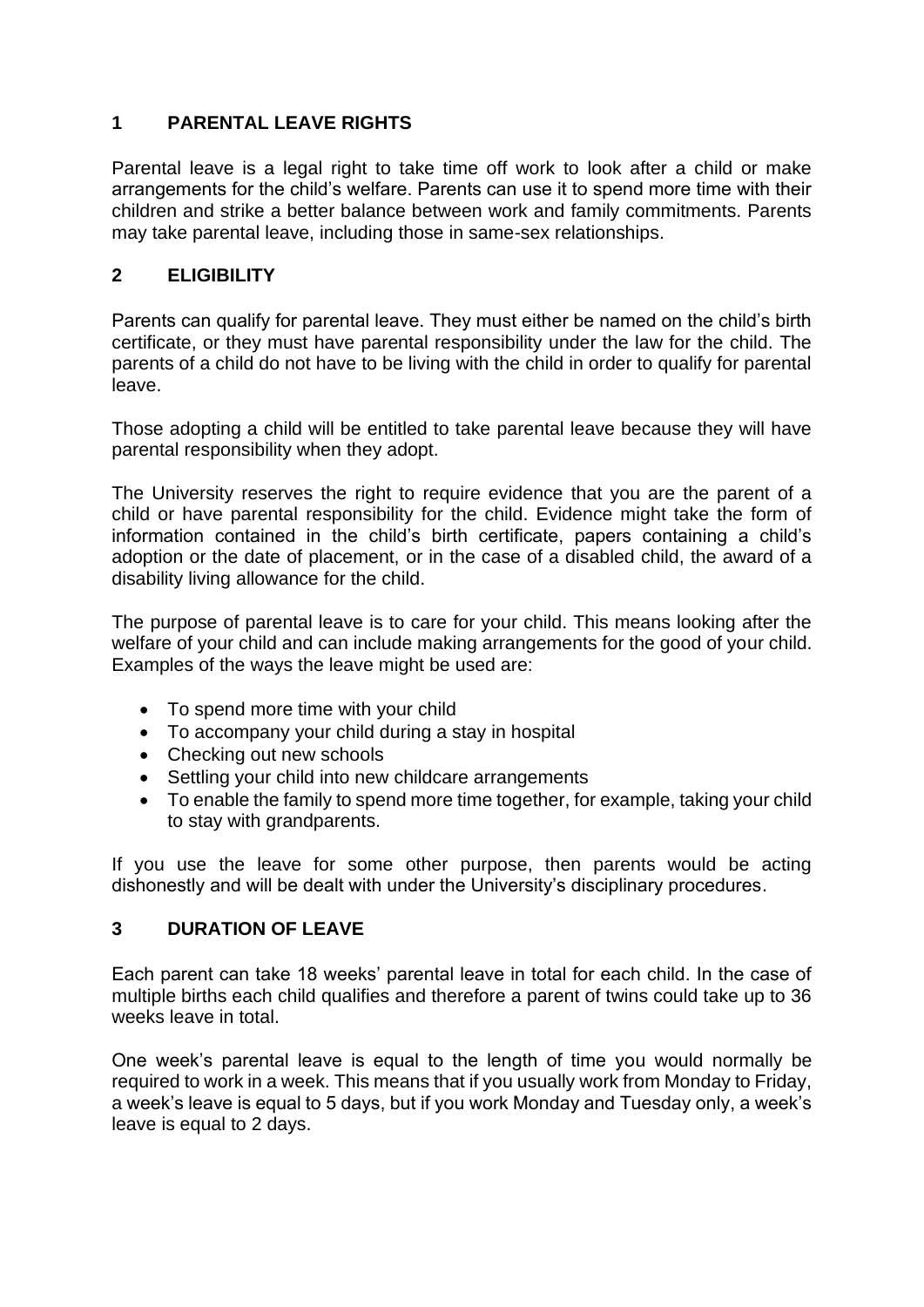Parental Leave is taken in blocks or multiples of one week (with the exception that parents of disabled children can take leave in multiples of one day). Normally, up to a maximum of 4 weeks' Parental Leave per qualifying child can be taken in a year, by agreement with the Head of Department, totaling 18 weeks (in total per child, not per year).

Employees must use parental leave before the child's eighteenth birthday.

Parental leave is an individual right and cannot be transferred between parents.

Parents can take parental leave immediately after a period of maternity or adoption leave, if the notice requirements are met and if other conditions such as the qualifying periods are met.

#### <span id="page-3-0"></span>**4 TERMS & CONDITIONS WHILST ON LEAVE**

The employment contract and terms and conditions of employment continue during a period of parental leave, unless you or the University terminate it. This means that you continue to benefit from your statutory employment rights during parental leave.

The right does not include pay.

You will continue to accrue annual leave during any period of parental leave. This includes any Public holidays or University days that may fall within this period.

If you do not want to return to work after parental leave you must terminate your employment contract in accordance with your contractual notice obligations.

A period of parental leave counts toward a period of continuous employment for the purposes of statutory employment protection rights, including calculating a redundancy payment.

When you are on a period of unpaid parental leave, occupational pension rights that have accrued prior to the commencement of parental leave are frozen until you return to work.

You will be treated the same as any other employee when a redundancy situation arises. This includes treatment relating to consultation about the redundancy and consideration for any other job vacancies.

#### <span id="page-3-1"></span>**5 RETURNING TO WORK**

At the end of your parental leave, you are guaranteed the right to return to the same job as before if the leave was for a period of 4 weeks or less; if it was for a longer period, you are entitled to return to the same job, or, if that is not reasonably practicable, a similar job which has the same or better status, and terms and conditions as the previous job.